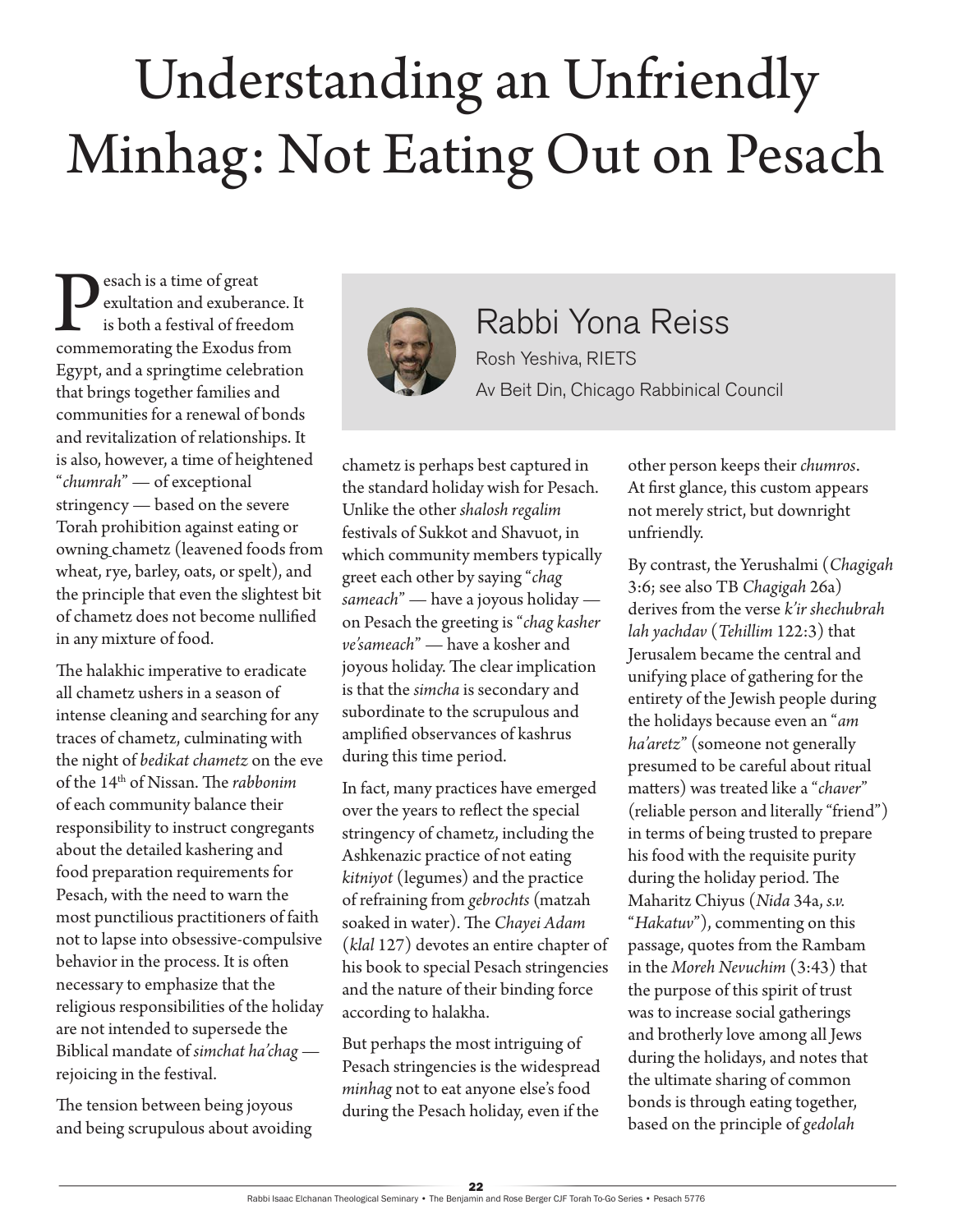*legimah shemekarevet et harechokim*

— breaking bread draws disparate people closer (*Sanhedrin* 103b). By contrast, he notes that the opposite  $\,$ is also true אדול הפירוד במה שאדם $-$  — מונע עצמו לאכול אצל ישראל חבירו that the refusal of one Jew to eat from another Jew's food creates a terrible schism between them. He cites a parallel passage in the Yerushalmi (*Bava Kamma* 7:7), which similarly derives from the same verse in *Tehillim* that Jerusalem unites the hearts of the Jewish people (*mechaberet et Yisrael zeh lazeh*), a statement that he understands to allude as well to the heightened spirit of trust and togetherness during the holiday season. Based on this increased trust, all Jews will be able to eat together in friendship — *veyitchabru halevavot zeh lazeh* — resulting in a unity of heart and spirit among all Jews. Accordingly, it would appear that on Pesach, as well as the other holidays, there should ideally be a greater degree of trust for the kashrus standards of others.

Where then does this seemingly unfriendly practice come from? Interestingly, it is mentioned in a variety of places, mostly of Chassidic origin, based upon both Rabbinic and Biblical sources. One source is a Talmudic passage in *Pesachim* and the second source is based on scriptural verses in Devorim.

The Gemora in *Pesachim* (30a), quotes Rava as recounting that when he and his colleagues visited with Rav Nachman, after the seventh day of Pesach Rav Nachman instructed them to go out and purchase chametz from the local non-Jewish soldiers. The Rashash (*ad locum*) points out that this passage is difficult. Even after seven days, there is an eighth day of Pesach that is observed outside of

Israel where Rava and Rav Nachman lived, and surely Rav Nachman would not have authorized the purchase of chametz on the eighth day of Pesach. Therefore, the Rashash suggests that the reference to the timing of the ruling of Rav Nachman is inexact, since it more likely took place after the eighth day when both *chametz* and commerce would have been permitted.

However Rav Yisocher Dov Babad, the Av Beth Din of Buska (see *Nitei Gavriel, Pesach* 3:117-118), suggests that perhaps the reference to Rava's visit following the seventh day is quite deliberate. According to his interpretation of the Gemora (according to which the comma in the first sentence of the preceding paragraph would belong after the word "Pesach" rather than after the word "Nachman"), Rava did not visit Rav Nachman altogether until after the first seven days of Pesach were over. Thus the Gemora is emphasizing that Rava did not want to eat in Rav Nachman's home until the eighth day, which is only Rabbinic in nature. Until that time, Rava observed the practice of not eating in anyone's home, including Rav Nachman, who was actually his Rebbe. However, according to this explanation, the extra level of leniency for the eighth day requires further elucidation.

Rav Naftoli Zvi Horowitz (*Zera Kodesh*, volume 2, *Le'acharon Shel Pesach, s.v.* "*Yom Tov Ha'acharon*") explains that the stringent practice not to eat in the home of others does not include the eighth day of Pesach because the final day of Pesach epitomizes the unity of the Jewish people, and therefore is a day in which all stringencies are set aside. This would also help explain the common practice for people who eat *gebrochts* to relax that stringency on the last day of Pesach (see *Pri Hasadeh* 3:31). While some have questioned this practice as internally inconsistent or disrespectful to the holiness of the second day of Yom Tov (see, e.g., *Pri Chadash O"C siman* 447:5, *s.v.* "*U'mah shekatav aval b'yom tov*"), there does appear to be a basis in terms of enabling all Jews to eat at each other's homes on the final day of Pesach in fulfillment of the notion of *asa'an kulan chaveirim* (*Chagigah* 26a) — of all Jews uniting together at least at some point during the festival, in accordance with the words of the Maharitz Chiyus.

The late Belzer Rebbe (Rav Aharon Rokeach zt"l) brings a different source for the custom of not eating in others' homes on Pesach, noting that only with respect to Shavuot and Sukkot does the Torah mention the notion of rejoicing together with others (Devorim 16:11, 16:14), but not with respect to Pesach. Therefore the scriptural implication is that on Pesach there may be a basis for parties to refrain from joining each other for their meals.

However, while these sources have merit, it would appear that there is a strong argument for a contrary approach. First, the seder feast, which is the most prominent Pesach meal, is predicated upon different individuals joining together to form a *chaburah* — an organic group — for purposes of partaking in the Pesach sacrifice. In fact, while the original Pesach was focused upon familial units joining in the bringing of the Pesach sacrifice (Shmot 12:3- *seh l'veit avot seh labayit*), Rashi notes (Shmot 12:47) that for all subsequent Pesach observances, the group unit was expanded beyond the family to enable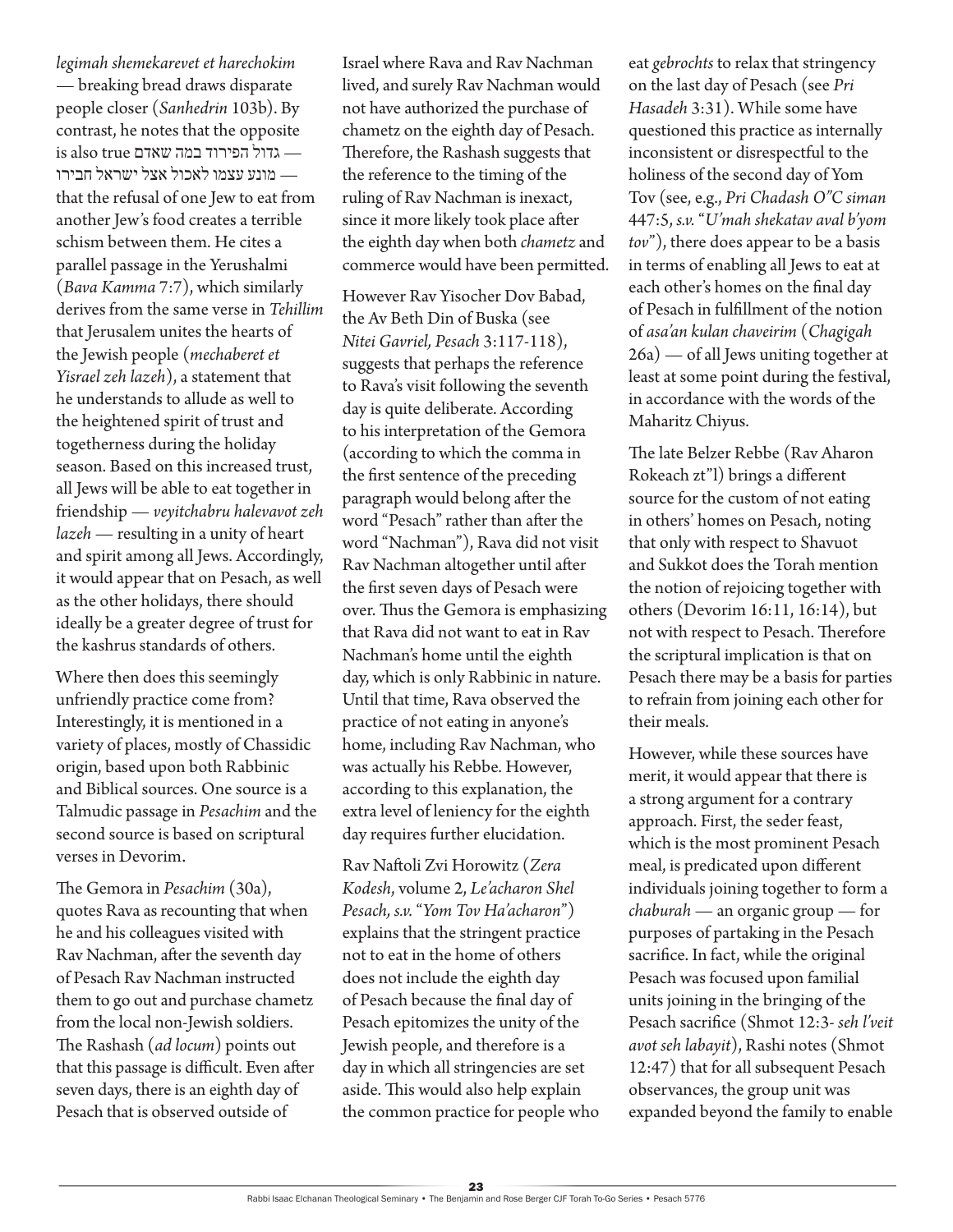different families to join with each other for the seder night. It is difficult to account for a *minhag* to eat with others only on the seder night, the most important meal of the Pesach holiday, but not for any other meals.

Second, while the eighth day may stand for the notion of unity, surely as the Maharitz Chiyus noted, the first seven days of Pesach exemplify the exact same notion. If a desire to bring together the hearts of the people is emphasized on the eighth day, which is only Rabbinic in nature, surely it should be manifested during the other seven days of the holiday, which is the main time of *kulan chaveirim* — of togetherness and unity.

Nevertheless, it is possible that one objection answers the other. The ideal aspiration of being in Jerusalem for Pesach as one unified nation presupposes that the Beit Hamikdash is in existence and that everyone fulfills the obligation to purify oneself for the holidays (*Rosh Hashanah* 16b) in order to partake in the *kodshim* — the holy offerings brought in the Beit Hamikdash. This would also be true with respect to bringing together disparate individuals to partake in a communal Pesach offering. However

nowadays, when we are not privileged to have a Beit Hamikdash, the custom of abstaining from the food of others makes more sense as an additional Pesach stringency, particularly given that many families observe different stringencies, whether in terms of *gebrochts* or other special restrictions for Pesach.

In fact, in this light, it is understandable why the eighth day of Pesach would justify a departure from this *minhag*. The eighth day is considered, according to Chassidic tradition, the Yom Tov of Mashiach (see *Sefer Hasichot beLashon Hakodesh*  5700, pp. 75-76), the day that is set aside in eager anticipation for the Mashiach's imminent arrival. On such a day, it is appropriate to have the mindset of the Messianic era, which will usher in the building of the Beit Hamikdash and the need for everyone to purify themselves and therefore be on an equal footing of kosher trustworthiness during the holiday period. Accordingly, even though the strict halakhic requirements of the Pesach holiday would normally justify the higher level of stringency in terms of kosher circumspection, the eighth day, which is both Rabbinic and also evocative of Messianic times, calls

Even though the strict halakhic requirements of the Pesach holiday would normally justify the higher level of stringency in terms of kosher circumspection, the eighth day, which is both rabbinic and also evocative of Messianic times, calls for a relaxation of any heightened stringencies which would create a distance between fellow Jews.

for a relaxation of any heightened stringencies which would create a distance between fellow Jews.

This may also explain why, according to Rav Babad's innovative understanding of the Gemora, Rava waited until the eighth day to visit his Rebbe, Rav Nachman (see *Mo'ed Katan* 28a). There is after all a mitzvah for a person to visit his Rebbe during the holidays (*Sukkah* 27b). However, the *Noda B'Yehuda* (M"T O"C 94) rules that this requirement is only applicable when the Beit Hamikdash is in existence and the Jewish people are commanded to perform *aliyah l'regel* — the mitzvah of making a pilgrimage to the Holy Temple in order to visit the central place of the *Shekhinah* and offer sacrifices to the Almighty. When there is no possibility of making such a pilgrimage because the Beit Hamikdash has not yet been rebuilt, it would be an insult to the Divine presence to demand greater respect toward human beings. Hence, the obligation of visiting one's Rebbe becomes inapplicable in the modern age.

Rava's practice could thus be marshalled as support for the position of this ruling of the *Noda B'Yehuda*. Perhaps Rava did not feel that there was an obligation to visit his Rebbe during the rest of the holiday, and accordingly did not view the notion of such a visit as sufficient to override the stringency of not eating at anyone else's home during Pesach. However, on the last day of Pesach, which represents a time of anticipating the Mashiach (assuming that Rava subscribed to this notion) and the renewal of the obligation of visiting the *Shekhinah* in the Beit Hamikdash during the three annual festivals, he felt that it was appropriate to fulfill the precept of visiting his Rebbe at that time as well.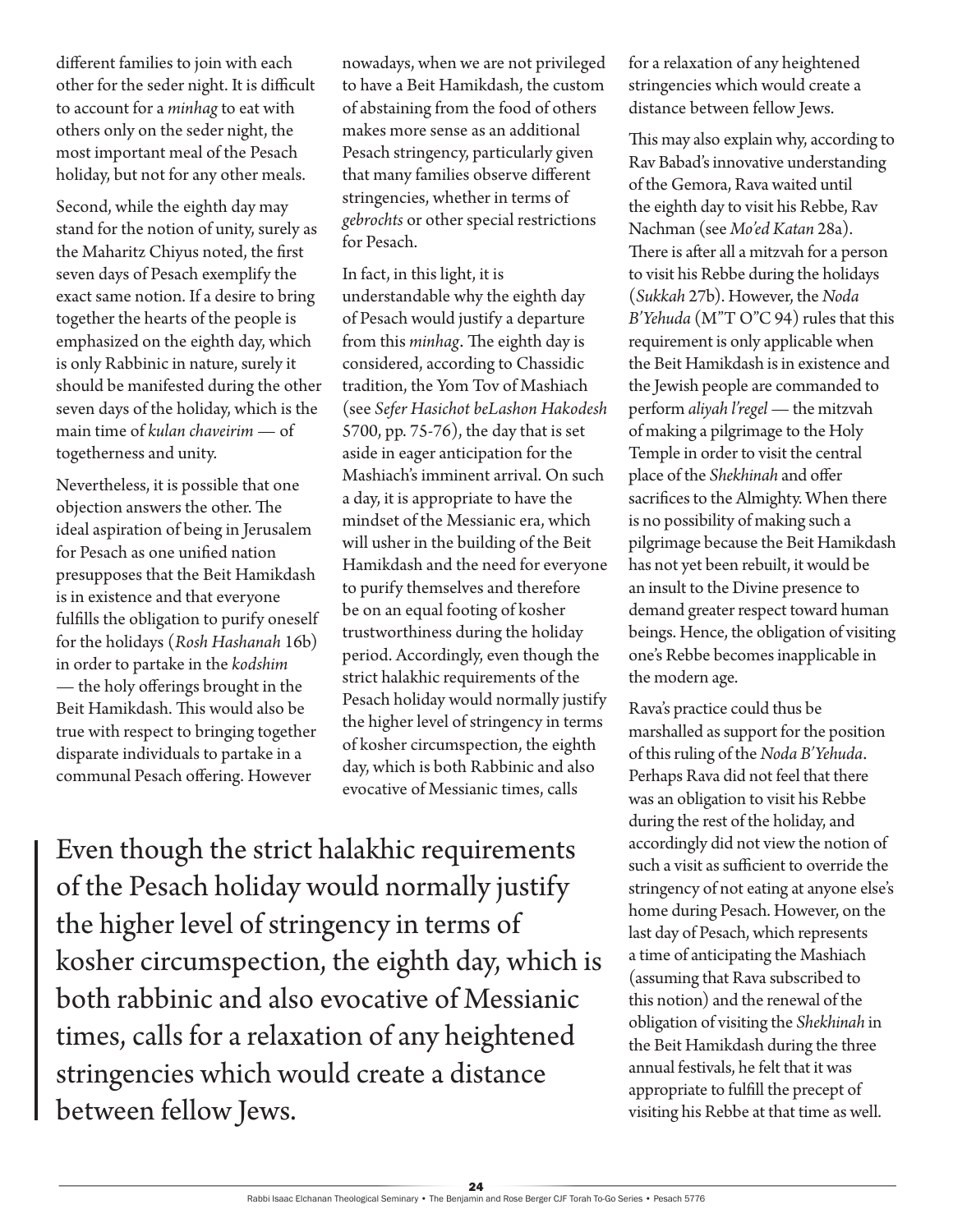Of course, the question still lingers regarding the anti-social nature of such a minhag*,* especially in light of the spirit of togetherness that is supposed to reign supreme in the fulfillment of the Pesach holiday during the time of the Beit Hamikdash. Perhaps, however, this is precisely why Rava was careful to observe this minhag (according to Rav Babad's interpretation of the Gemora) even with respect to his own Rebbe who surely could be trusted, in order to ensure that nobody else be insulted that he did not visit their homes during Pesach. At the same time, he was also careful not to visit his Rebbe's home at a time during Pesach when he would have been inclined to refuse his Rebbe's food, thus avoiding any direct disrespect to his Rebbe (see *Halikhot Shlomo – Minhagei Pesach*, p. 90, that the minhag of not eating in others' homes on Pesach does not supersede a person's obligation to act with *derekh eretz —* proper manners — toward his Rebbe or others).

In a similar vein, the second Lubavitcher Rebbe (the "*Mitteler Rebbe*"), Rav DovBer Shneuri, stated that on Pesach it is a proper minhag not to hand guests food or drink but to simply make a repast available for them (*Sefer Haminhagim – Chabad*, page 42, *s.v.* "*Pa-am*" and *Hayom Yom*, page 47). In this fashion, a host is spared embarrassment in the event that his or her guest wishes to observe the stringency of not eating from others, while at the same time the guest is properly honored through the host's furnishing of food. Others are lenient with respect to providing guests with clearly unproblematic products, such as fresh fruits. Along these lines, Rav Shlomo Zalman Auerbach zt"l once chastised a student who observed the minhag

of not eating in others' homes for refusing Rav Auerbach's offer of wine during Pesach from a wine bottle that the student would have surely consumed in his own home (*Halikhot Shlomo id)*.

Nowadays, this minhag does not appear to be ubiquitously observed. While it is standard practice, and perhaps even consistent with the spirit of the minhag, for extended members of the same family to join each other for Pesach and especially for the *sedarim*, it is also the practice of many families to join together with other families for the seder and other Yom Tov meals. It would seem that at least in many quarters, the minhag attributed to Rava is not consistently followed. In particular, the phenomenon of many families taking advantage of Pesach hotels is a further indication of the non-observance of this practice. For those who would otherwise observe the stringency of not eating in other's homes, it would not seem that the *hashgacha* of a kashrus agency should be given any greater reliability than was accorded by Rava to Rav Nachman. The *Nitei Gavriel* (*Hilkhot Pesach* 2:218) even questions the practice of those who purport to keep the custom of not eating out and yet buy items with kosher certification from stores, since in his opinion the minhag should logically extend to refraining from even buying items with kosher certification during Pesach.

Accordingly, it would seem that in the spirit of the Pesach holiday, one of two different approaches can be justified as a matter of proper minhag. One may observe the stringency, particularly if it is the inherited family custom, of not eating from anyone else's food (at least for the first seven

R. Yaakov Yitzchak Horowitz (c. 1745-1815), known as the Chozeh of Lublin, was very particular about the matzah that he used for the seder. He followed numerous stringencies to ensure that not even the smallest amount of flour had any concern for chametz. While he was at the synagogue on the first night of Pesach, a poor person came to the Chozeh's house asking for matzah. The Chozeh's wife gave him some matzah not realizing that she gave him the Chozeh's special matzah. When the Chozeh came home and discovered what had happened, he commented: משהו חמץ דרבנן, משהו כעס דאורייתא — If a miniscule amount of chametz is mixed in, the prohibition against eating it is Rabbinical in nature, but even the smallest amount of anger is a Biblical prohibition.

**HaChozeh MiLublin pg. 220**

days of Pesach) as a way of observing the special "*chag kasher ve-sameach*" Pesach stringency. Alternatively, one may adopt the optimistic viewpoint (if sufficiently warranted) that the neighbors in our observant communities can be sufficiently trusted throughout the entire Pesach holiday even in the modern age, in which case the spirit of togetherness